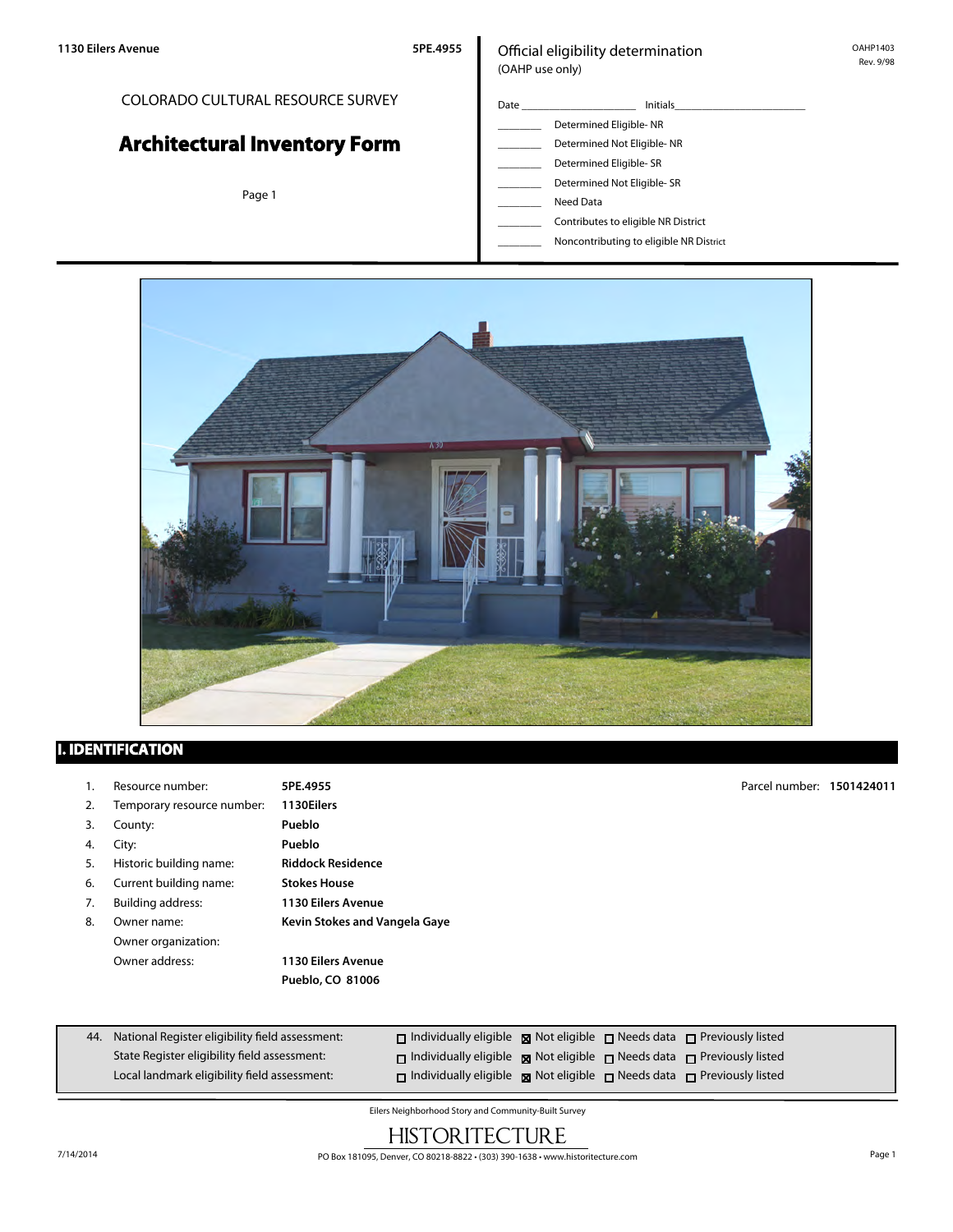#### **II. GEOGRAPHIC INFORMATION**

- 9. P.M.: **6th** Township: **21S** Range: **65W C** 1/4 **NE** 1/4 **SE** 1/4 **SE** 1/4 of section **1**
- 10. UTM Reference Zone: **13** Easting: **534398** Northing: **4233071**
- 11. USGS quad name: **Southeast Pueblo** Scale: **7.5** Year: **1994**
- 12. Lot(s): **Lots 23 and 24, Block 1** Addition: **Cyril Zupan** Year of addition: **1943**
- 13. Boundary description and justification: **The boundary, as described above, contains but does not exceed the land historically associated with the property.**

□ Metes and bounds exist

#### **III. ARCHITECTURAL DESCRIPTION**

- 14. Building Plan (footprint, shape): **Square Plan** Other building plan descriptions:
- 15. Dimensions in feet: **1355 square feet**
- 16: Number of stories: **One**
- 17: Primary external wall material(s): **Stucco**

Other wall materials:

- 18: Roof configuration: **Gabled Roof/Cross Gabled Roof** Other roof configuration:
- 19: Primary external roof material: **Asphalt Roof/Composition Roof** Other roof materials:
- 20: Special features: **Chimney Porch**
- 21: General architectural description:

**Oriented to the west, this one-story Ranch home features a square plan. The home is faced in stucco, painted gray. Most of the trim is wood, painted maroon. The cross-gabled roof is covered in asphalt composition shingles.**

**The primary entry is centered on the façade underneath a prominent front-gabled porch. The inside door appears to be stained wood and features a large, circular, fixed-pane lite. The white storm door has a sunburst pattern of decorative ironwork and a small kickplate at the bottom. The front door features a basic, white surround that appears to be wood. South of the front door is a white metal mailbox. The front door is reached via three concrete steps, painted gray to match the house. A total of six white Roman Doric columns with bands of gray support the porch roof. A trio of columns is located near both the northwest and southwest corners of the porch. The porch features a white, decorative iron surround, and a matching railing appears on either side of the front steps. The house number, "1130," appears on the maroon trim along the**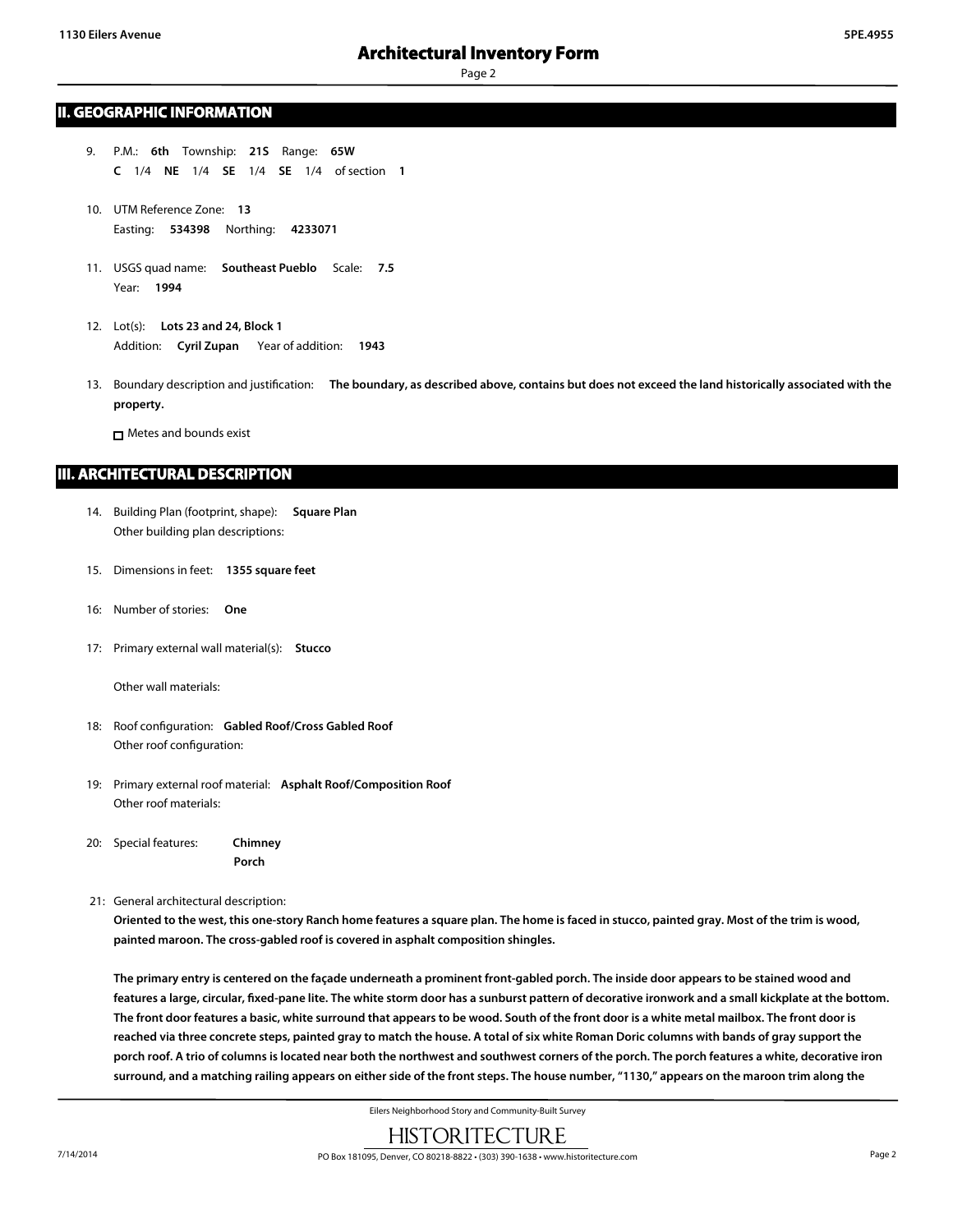**bottom of the front porch pediment. A pair of double-hung, vertically oriented, rectangular windows appears in on the northern portion of the façade. South of the front porch there is a large, square, picture window, flanked by narrow, double-hung, vertically oriented, rectangular lites. All of these windows appear to have interior shutters, painted white. Nearly centered below the southern window unit and along the home's foundation is an integrated stone planter with white roses. Metal drainpipes run from the gutters, along the façade, at the northwest and southwest corners of the house. A short, brick chimney appears to be nearly centered on the side-gabled roof's ridgeline.**

**The north elevation features three window openings nearly evenly spaced along this side of the house. All three windows are double-hung, rectangular, and vertically oriented. The one in the center is slightly narrower than the other two. A wooden privacy fence obscures the view of the bottom portion of the home.**

**A wooden gate, painted maroon, partially blocks the view of this home's south elevation. There are three window openings visible on this side of the house. The two window units closest to Eilers Avenue each feature a pair of double-hung, rectangular, vertically oriented openings. The window closer to the southeast corner of the home appears to be a simple double-hung, rectangular, vertically oriented opening.**

**The east (rear) elevation of the home features a north-facing secondary entry located within a small gabled extension to the home. This door appears to be white wood with a large, fixed-pane lite in its upper portion. The white metal storm door matches the one on the primary entry to the home. The front-gabled portion of this rear extension faces east and features a pair of double-hung, rectangular, vertically oriented windows. A security light appears in the gable face, nearly centered above these windows. Near the southeast corner of this extension may be another rear entry; only the upper portion of what appears to be a third storm door, matching the other two on the house, is visible above the wooden privacy fence. There are three window openings on the main, east-facing part of the building. As elsewhere on the home, these windows are doublehung, rectangular, and vertically oriented. The unit closest to the north-facing secondary entry features a pair of windows. The utility box and the accompanying conduit running up toward the roofline appear between the pair and the single window. There is a wooden deck rail, painted gray, just visible above the top of the fence, indicating the likely presence of a rear patio accessed via the secondary entry.**

22. Architectural style:

Other architectural style: Building type: **Ranch Type**

#### 23. Landscape or special setting features:

**Currently this corner lot has a concrete sidewalk that wraps around the corner and a well manicured grass lawn. A concrete walkway leads from Eilers Avenue to the front door and the corners of the lot adjacent to Eilers Avenue have small pockets of rock "breeze" with low boulders and low-water plants. A wooden fence extends from the side of the home to the sidewalk on Agram Street and contains the rear yard. Small shrubs and flowers adorn the front of the home, one large bush growing in slightly raised masonry planter on the south side of the front porch.**

#### 24. Associated building, features or objects:

#### **Garage**

**This rectangular, front-gabled accessory building faces north. The building is gray stuccoed with maroon trim and an asphalt roof, matching the house. There is a small driveway leading from the single roll-up door to Agram Avenue. The garage appears to be a double-car unit, but there is only single-door auto access. The property's privacy fence obscures the view of the garage's west elevation, which faces the rear of the house. However, the upper portions of at least two openings are visible; presumably one is a door and the other is a window. Neither the east nor south elevations of the garage are visible from the public right-of-way.**

#### **IV. ARCHITECTURAL HISTORY**

- 25. Date of Construction: **1949** Source of Information: **Pueblo County Assessor (online) Ex** Actual □ Estimate
- 26. Architect: **None** Source of Information: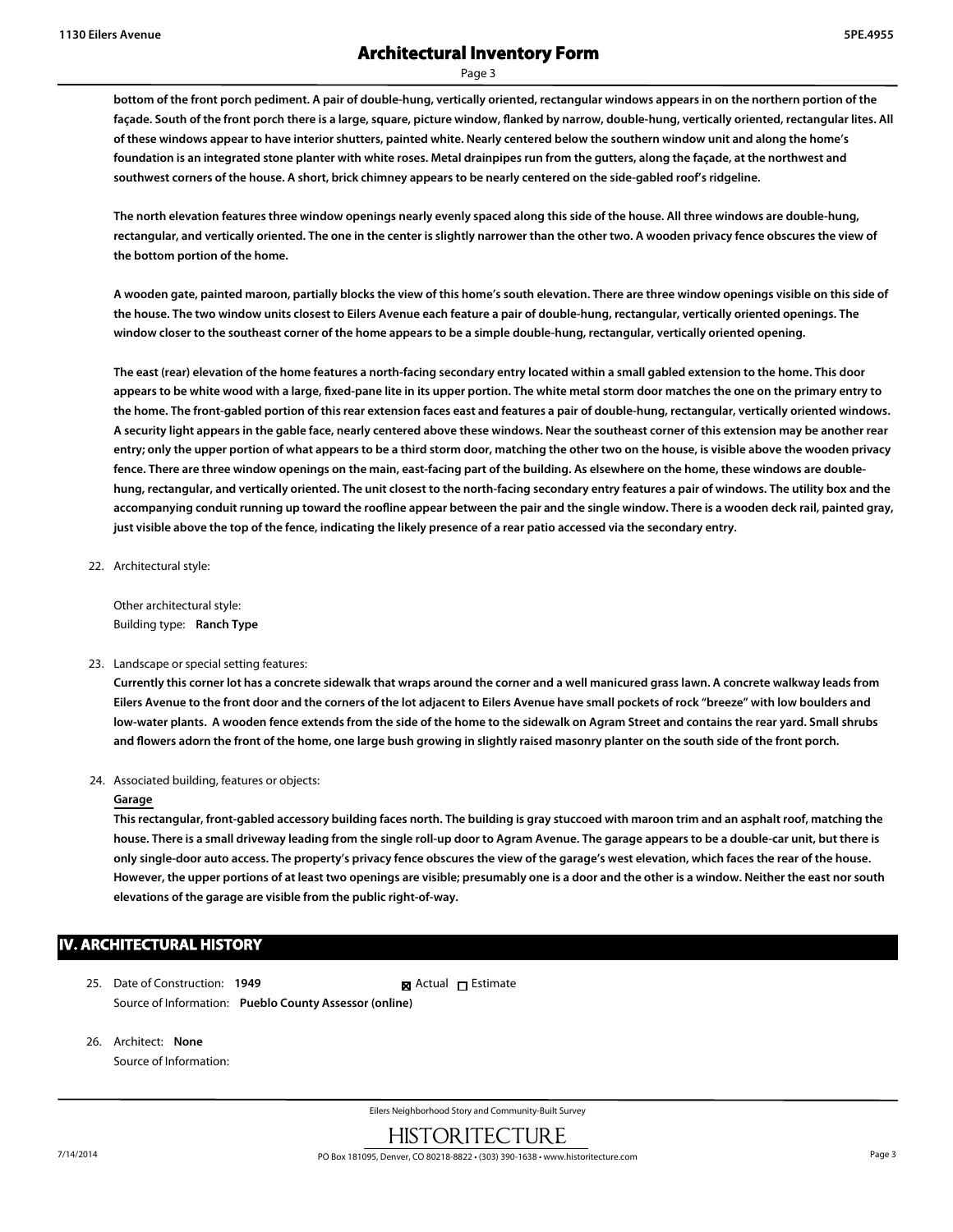- 27. Builder: **Unknown** Source of Information:
- 28. Original Owner: **Michael and Virginia Riddock** Source of Information: **Kurt Riddock, Polk City Directories.**
- 29. Construction history:

**Soon after the construction Mike Riddock had the house re-stuccoed and re-roofed. Riddock also had the bathroom remodeled. The house was originally white and had awnings. There were two deciduous trees and two fir trees in the front yard. The garage was built in the mid-1950s. The clotheslines ran from the back door to the alley. The columns were original to the house; Riddock brought them from an older home elsewhere in Pueblo-- one of the old pillars still in garage (unpainted)…**

**New owners, Gaye and Kevin Stokes: noted that the kitchen had been remodeled and had new stainless steel appliances and the bathroom had also been redone with a spa tub.**

30. Location: **Original Location** Date of move(s):

#### **V. HISTORICAL ASSOCIATIONS**

- 31. Original use(s): **Domestic/Single Dwelling**
- 32. Intermediate uses(s): **Domestic/Single Dwelling**
- 33. Current uses(s): **Domestic/Single Dwelling**
- 34. Site type(s): **Single-family domestic residence**
- 35. Historical background:

**The house was built in 1948-49. Kurt Riddock's father, Mike, (born in 1914) was a steelworker at CF&I's nearby Minnequa Steelworks, and his mother, Virginia, (born in 1918) had it built. The family consisted of Michael (born 1941), Kenneth (born 1947) and Michelle (born 1951). Michael Riddock is listed at the address in 1958, employed as a steel mill worker at CF&I. In addition to a written memoir about him ditching school while in kindergarten, Kurt Riddock provided a DVD showing him as a St. Mary Help of Christians altar boy, with excellent home movie footage of both the school's All Saints Day parade and the installation of the original St. Mary's bells into the new church.**

**The current homeowners are Gaye and Kevin Stokes, who purchased the house in 2011. In her memoir about buying the house, Gaye Stokes stated she and her husband had planned to look at eight houses that day (they were house-hunting) and saw 1130 Eilers Avenue first. The Stokeses knew instantly they would buy this house.**

36. Sources of information:

**Riddock, Kirk. "Architectural Memoir Workshop." Eilers' Place (326 East Mesa Avenue). 14 September 2013. Riddock, Kirk. "Memories of skipping school in kindergarten." Memoir Writing Workshop. El Pueblo Museum. 4 May 2013. Riddock, Kirk. "Property Owner Worksheet: 1130 Eilers Avenue." 2013. Stokes, Gaye. "Memories of purchasing home at 1130 Eilers Avenue." Memoir Writing Workshop. St. Mary's Parish Hall. 19 November 2011.**

#### **VI. SIGNIFICANCE**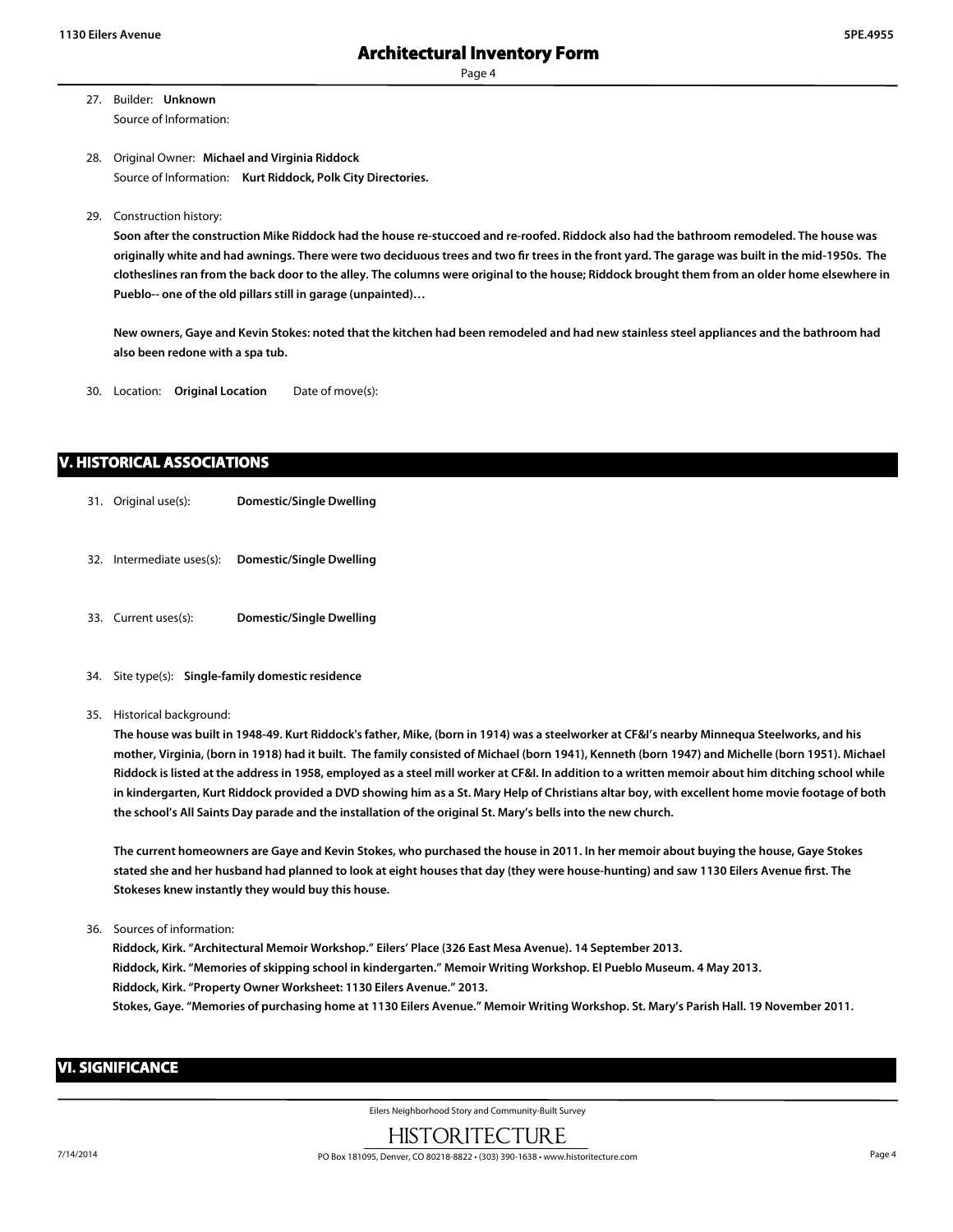- 37. Local landmark designation:  $\Box$  Yes  $\boxtimes$  No Designation authority: Date of designation:
- 38. Applicable National Register criteria:
	- $\boxtimes$  A. Associated with events that have made a significant contribution to the broad patterns of our history.
	- $\Box$  B. Associated with the lives of persons significant in our past.
	- $\boxtimes$  C. Embodies the distinctive characteristics of a type, period, or method of construction, or that represent the work of a master, or that possess high artistic values, or that represent a significant and distinguishable entity whose components may lack individual distinction.
	- $\square$  D. Has yielded, or may be likely to yield, information important in prehistory or history.
	- $\square$  Qualifies under Criteria Considerations A through G (see manual).
	- $\square$  Does not meet any of the above National Register criteria.

Applicable Colorado State Register criteria:

- $\boxtimes$  A. Associated with events that have made a significant contribution to history.
- $\square$  B. Connected with persons significant in history.
- $\Sigma$  C. Has distinctive characteristics of a type, period, method of construction or artisan.
- $\square$  D. Is of geographic importance.
- $\square$  E. Contains the possibility of important discoveries related to prehistory or history.
- $\square$  Does not meet any of the above Colorado State Register criteria.

Applicable City of Pueblo landmark criteria:

- $\boxtimes$  1a. History: Have direct association with the historical development of the city, state, or nation; or
- $\Box$  1b. History: Be the site of a significant historic event; or
- $\boxtimes$  1c. History: Have direct and substantial association with a person or group of persons who had influence on society.
- $\Sigma$  2a. Architecture: Embody distinguishing characteristics of an architectural style or type; or
- $\square$  2b. Architecture: Be a significant example of the work of a recognized architect or master builder, or
- $\Box$  2c. Architecture: Contain elements of architectural design, engineering, materials, craftsmanship, or artistic merit which represent a significant or influential innovation;
- $\Box$  2d. Architecture: Portray the environment of a group of people or physical development of an area of the city in an era of history characterized by a distinctive architectural style.
- $\square$  3a. Geography: Have a prominent location or be an established, familiar, and orienting visual feature of the contemporary city, or
- $\square$  3b. Geography: Promote understanding and appreciation of Pueblo's environment by means of distinctive physical characteristics or rarity; or
- $\square$  3c. Geography: Make a special contribution to Pueblo's distinctive character.
- $\square$  Does not meet any of the above City of Pueblo landmark criteria.

39. Areas of significance: **Ethnic Heritage/European**

**Architecture**

40. Period(s) of Significance: **1949-1964; 1949**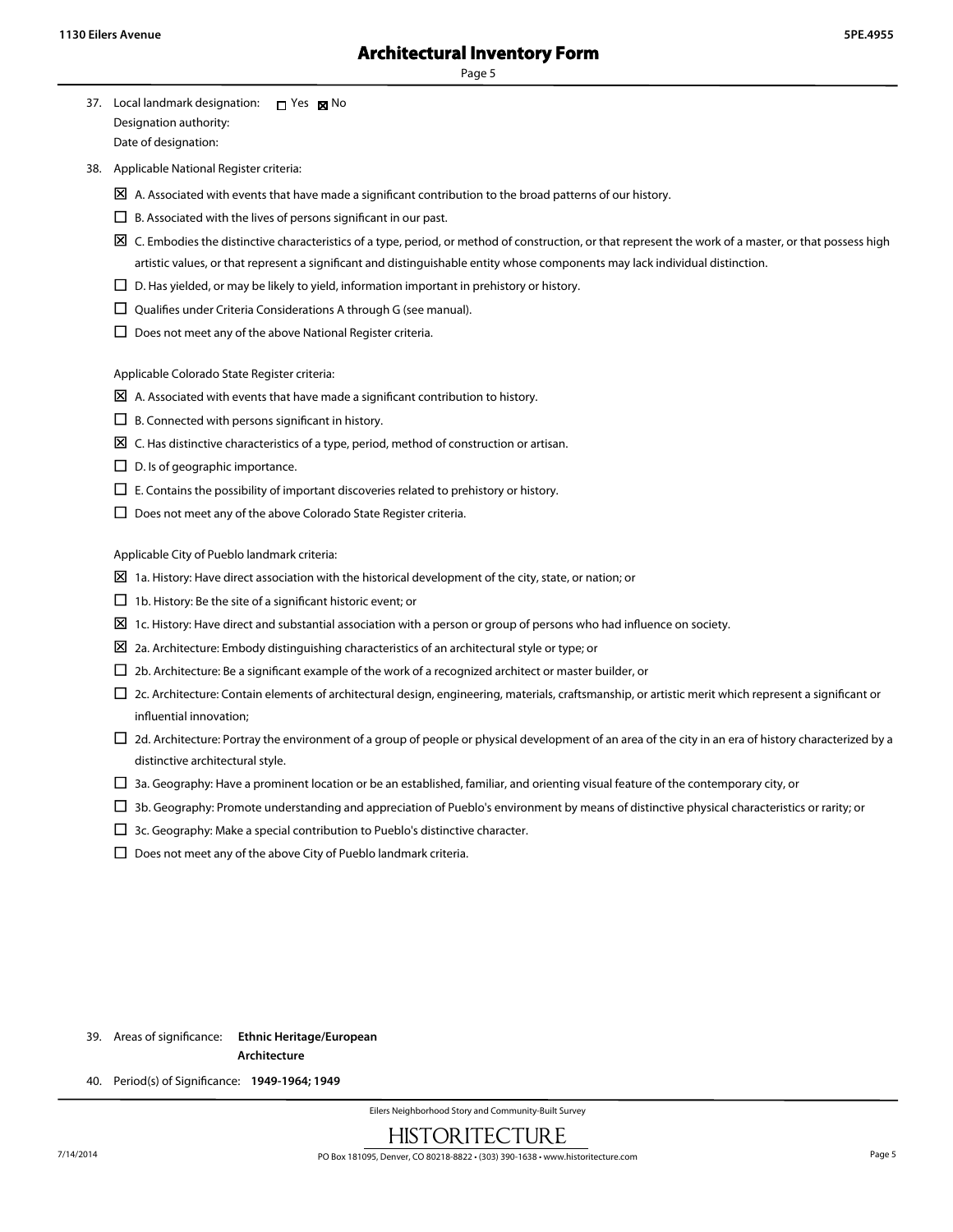#### 41. Level of Significance: □ National □ State 図 Local □ Not Applicable

#### 42. Statement of Significance:

**This property is associated with the Slovenian Riddock family who owned the home from 1949 until 2003. Many stories Kirk Riddock, who lived in this house as a child, recalls center around St. Mary's School and Church. The current owners are the brother of Pam Kocman (1142 Eilers Avenue) and his wife, Kevin and Gaye Stokes. Character-defining features include its rectangular plan and large picture window. This is one of only two homes on the block covered in stucco (an alteration). It features the same decorative ironwork for porch surrounds, rails, and supports, although the large wooden pillars are unique. This property does not possess sufficient significance to be considered individually eligible for listing on the National Register of Historic Places, the Colorado State Register of Historic Properties, or as a Pueblo Landmark.**

#### 43. Assessment of historic physical integrity related to significance:

**This home exhibits a high level of physical integrity relative to the seven aspects of integrity as defined by the National Park Service and the Colorado Historical Society: location, setting, design, materials, workmanship, feeling, and association. The stucco was added soon after the home's 1949 construction and, therefore, represents how the home has appeared for most of its history. This change has a minimal impact on design, materials, and workmanship. The addition of the rear garage in the 1950s also has a small effect on setting and feeling. This building retains sufficient physical integrity to convey its significance.**

#### **VII. NATIONAL REGISTER ELIGIBILITY ASSESSMENT**

| 44. | National Register eligibility field assessment:                                                                                           | $\Box$ Individually eligible $\Box$ Not eligible $\Box$ Needs data $\Box$ Previously listed |  |
|-----|-------------------------------------------------------------------------------------------------------------------------------------------|---------------------------------------------------------------------------------------------|--|
|     | State Register eligibility field assessment:                                                                                              | $\Box$ Individually eligible $\Box$ Not eligible $\Box$ Needs data $\Box$ Previously listed |  |
|     | Local landmark eligibility field assessment:                                                                                              | $\Box$ Individually eligible $\Box$ Not eligible $\Box$ Needs data $\Box$ Previously listed |  |
|     |                                                                                                                                           |                                                                                             |  |
|     | 45. Is there National Register district potential:                                                                                        | $\boxtimes$ Yes $\Box$ No $\Box$ Needs Data                                                 |  |
|     | Discuss: The Eilers Neighborhood Story and Community-Built Survey project identified an eligible National Register Historic District that |                                                                                             |  |

**includes the Cyril Zupan subdivision and the Diocese of Pueblo property (St. Mary's Church, St. Mary's School, and associated buildings) to its west. This area is important for its association with Catholic priest Father Cyril Zupan, Ethnic history (Slovenian), Community Planning and Development, and Architecture. The period of significance for the district is 1921–1964.**

If there is National Register district potential, is this building contributing: **No No Ni** N/A

46. If the building is in existing National Register district, is it contributing:  $\square$  Yes  $\square$  No  $\square$  N/A

#### **VIII. RECORDING INFORMATION**

| 47. | Digital photograph file name(s):<br>Digital photographs filed at: | eilersave1130 - 1.tif through eilersave1130 - 3.tif<br>Robert Hoag Rawlings Public Library<br>100 E. Abriendo Avenue<br>Pueblo, CO 81004-4290 |
|-----|-------------------------------------------------------------------|-----------------------------------------------------------------------------------------------------------------------------------------------|
| 48. | Report title:                                                     | Eilers Neighborhood Story and Community-Built Survey                                                                                          |
| 49. | Date(s):                                                          | 10/22/2013                                                                                                                                    |
| 50: | Recorder(s):                                                      | <b>Mary Therese Anstey</b>                                                                                                                    |
|     | 51: Organization:                                                 | Historitecture, LLC                                                                                                                           |
|     | 52: Address:                                                      | PO Box 181095<br>Denver, CO 80218-8822                                                                                                        |
|     | 53: Phone number(s):                                              | 303-390-1638                                                                                                                                  |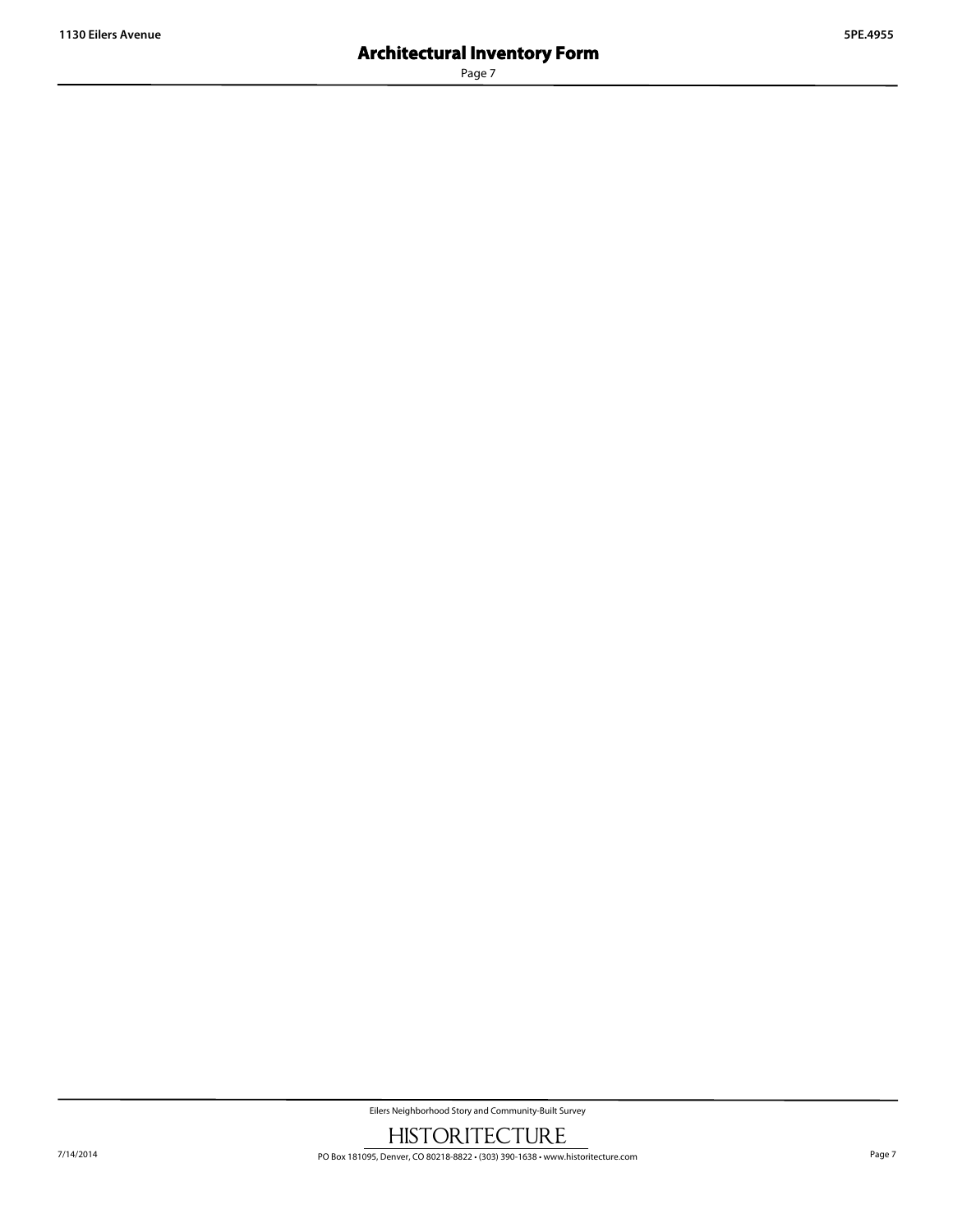### **Architectural Inventory Form**

Page 8

### **SKETCH MAP**